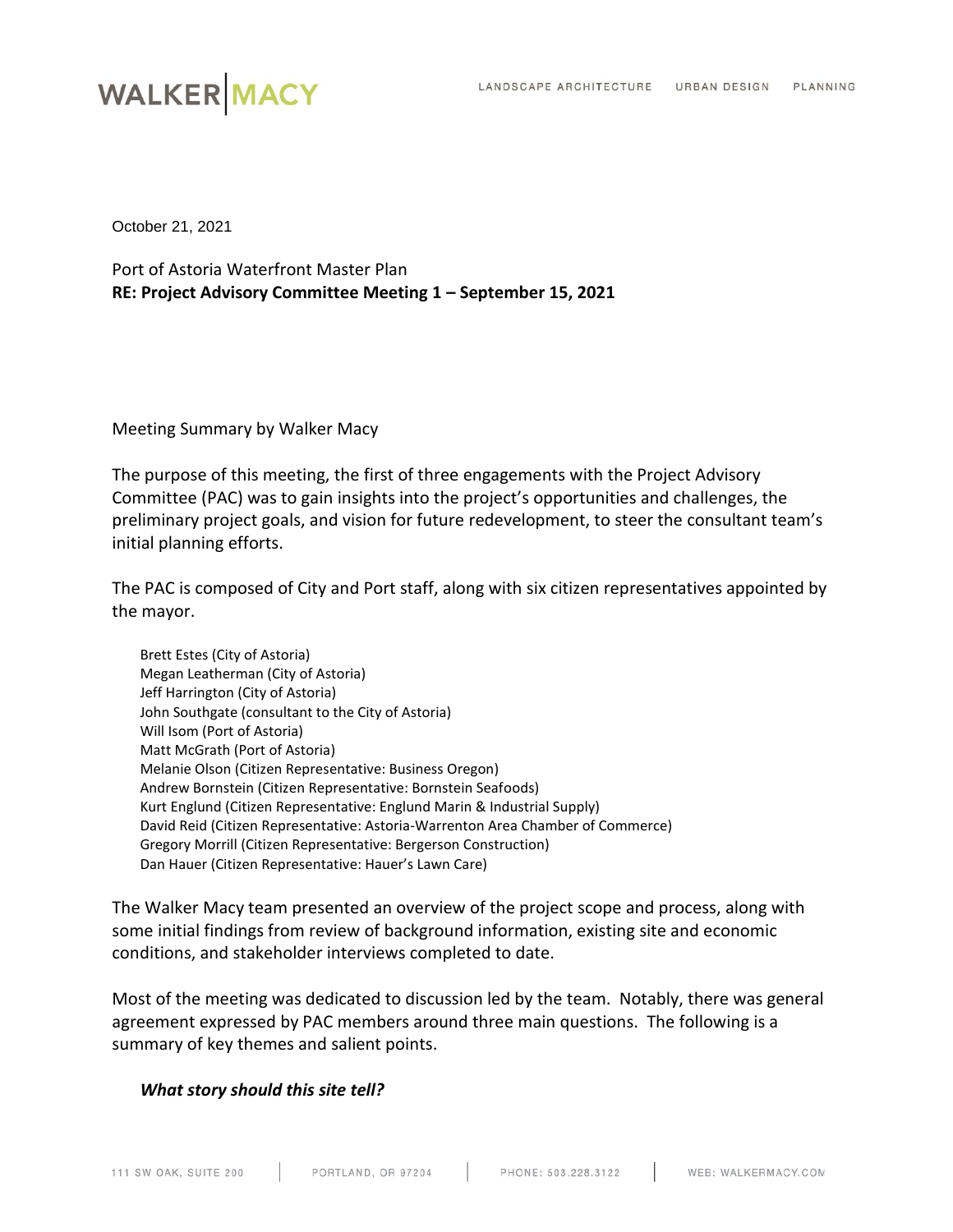- The Port Waterfront represents the "real Astoria", the place where the work gets done. The site should be a hardworking waterfront, where people can go to enjoy the fruits of the labor.
- The site's purpose and identity are inseparable from the influence of water: the convergence of the Columbia River and Pacific Ocean, and the industry and commerce related to this unique position. The site should focus on water-dependent uses (like fishing and seafood processing) and celebrate the river as a setting for industry, commerce, and public access.
- As one of the last remaining water dependent industrial lands in Astoria, the site should be versatile and adaptable to changing economic circumstances.

## *What specific opportunities should the Master Plan consider?*

- Clear, safe access with improved wayfinding and circulation throughout the site
- Simplified zoning that promotes private investment
- A market where fishermen can sell directly to the public
- Services and facilities that support both workers and visitors
- Services that support sport fisherman and the marina in general
- Improvements to the terminal for cruise ships, to alleviate impacts businesses and public access on site and to graciously welcome visitors

#### *What are the toughest constraints and challenges to the site's development and future?*

- Attracting private investment to a site with complicated zoning and permitting conditions, and Port business practices
- Truck access into the site and conflicts with public access within the site
- Competing interests and incompatible adjacent uses

Based on input from the PAC, the project team has drafted a set of working Project Goals and Core Values, to guide the Port of Astoria Waterfront Master Plan.

#### Project Goals

- **1. Strengthen Astoria's working waterfront with a mix of uses and ongoing private investment.**
- **2. Make a place for Astorians. Establish long-term community support.**
- **3. Contribute to the financial stability and prosperity of the Port, city, and region.**
- **4. Support living wage jobs.**
- **5. Establish an enduring framework plan that is flexible to new opportunities and resilient to changing economic conditions.**